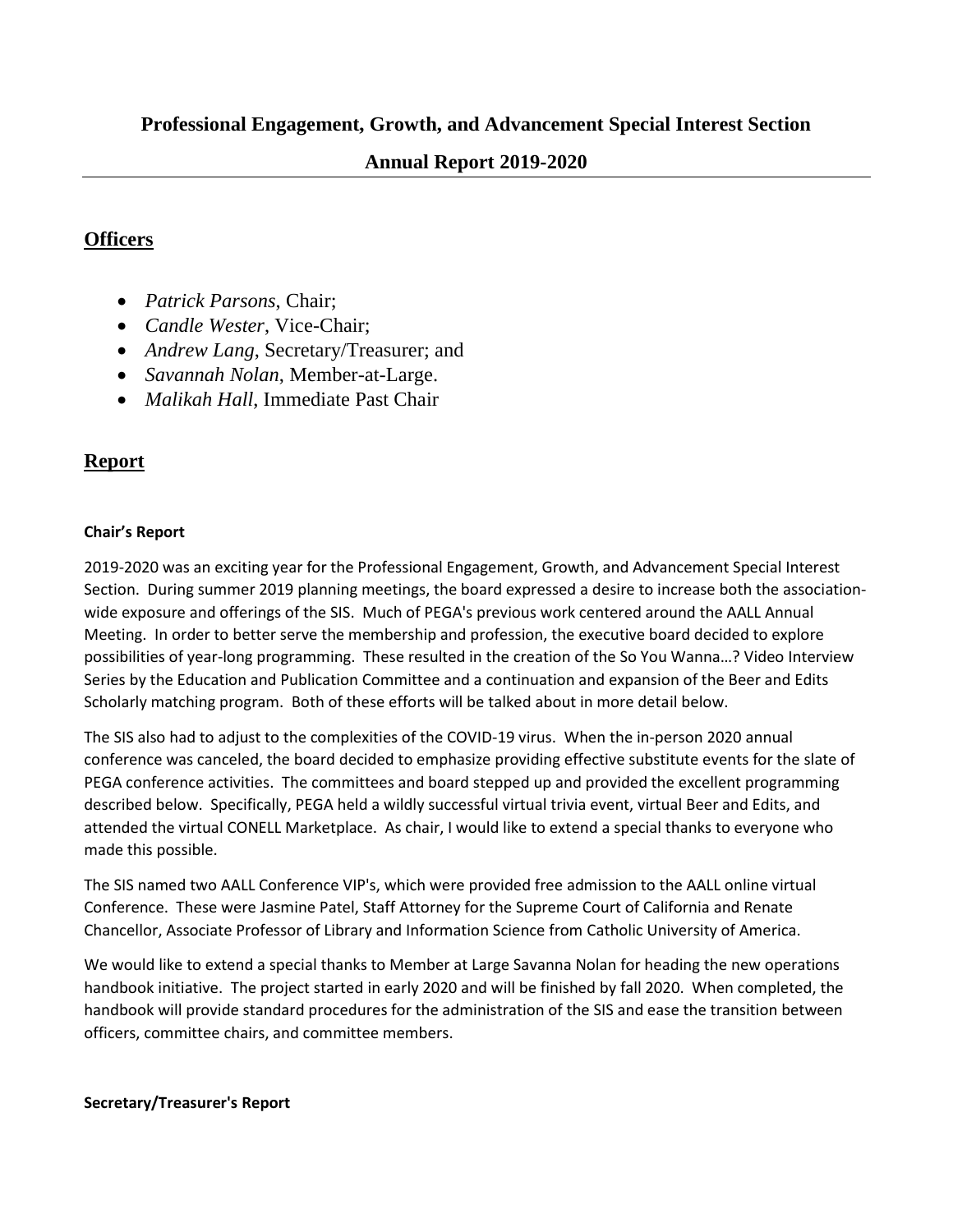#### *Financials*

As of the most recent quarterly statement, which ended on March 31, 2020, PEGA-SIS had \$6,670.50 in its account. This is \$2,022.06 more than we had at the same time in 2019. This also probably does not reflect income from the membership renewals. Significantly, the HeinOnline sponsorship for the 2019 PEGA Party covered the full cost of the event, which has allowed us to continue growing our financial reserves. Because almost all of our SIS expenses are tied to the AALL Annual Meeting, we anticipate that our financial resources will continue to grow in the coming year.

## *Membership*

Since May of last year, PEGA has gained 12 members. The current membership list was pulled on 6/3/20, which is before AALL membership renewals. This suggests that we haven't seen any drop-off in renewals due to COVID-19, which has been a point of concern at the Chapter level as some institutions (typically firms) are costcutting by eliminating professional development budgets.

### **Education and Publication Committee – Chair Patrick Parsons**

The Educating and Publication committee is tasked with two roles - reviewing member proposals for the AALL annual meeting as well as exploring the possibilities of new educational offerings.

#### *Program Review*

This year the Committee solicited program reviews from late August to early September of 2019. Because we were not in a position to independently sponsor a program, we did not receive submissions.

## *Educational Offerings*

This year, the Committee decided to try a new educational programming initiative called the So You Wanna…? Series. The series was conceived as a set of informal interview type webinars with people well knows for certain things. The Committee started planning the series in late fall and submitted a webinar proposal to the AALL Continuing Professional Committee. The series was accepted, and the first interview was held.

Interviews were held monthly from November until May. Ultimately, the series consisted of seven interviews, which drew 349 total viewers averaging over 63 viewers a session. Overall, the Committee is extremely happy with both the participation and exposure gained from the series.

| <b>Name</b>              | <b>Presenters</b>                | Attendance |
|--------------------------|----------------------------------|------------|
| <b>SYW Manage People</b> | Patrick Parsons, Carol<br>Watson | 65         |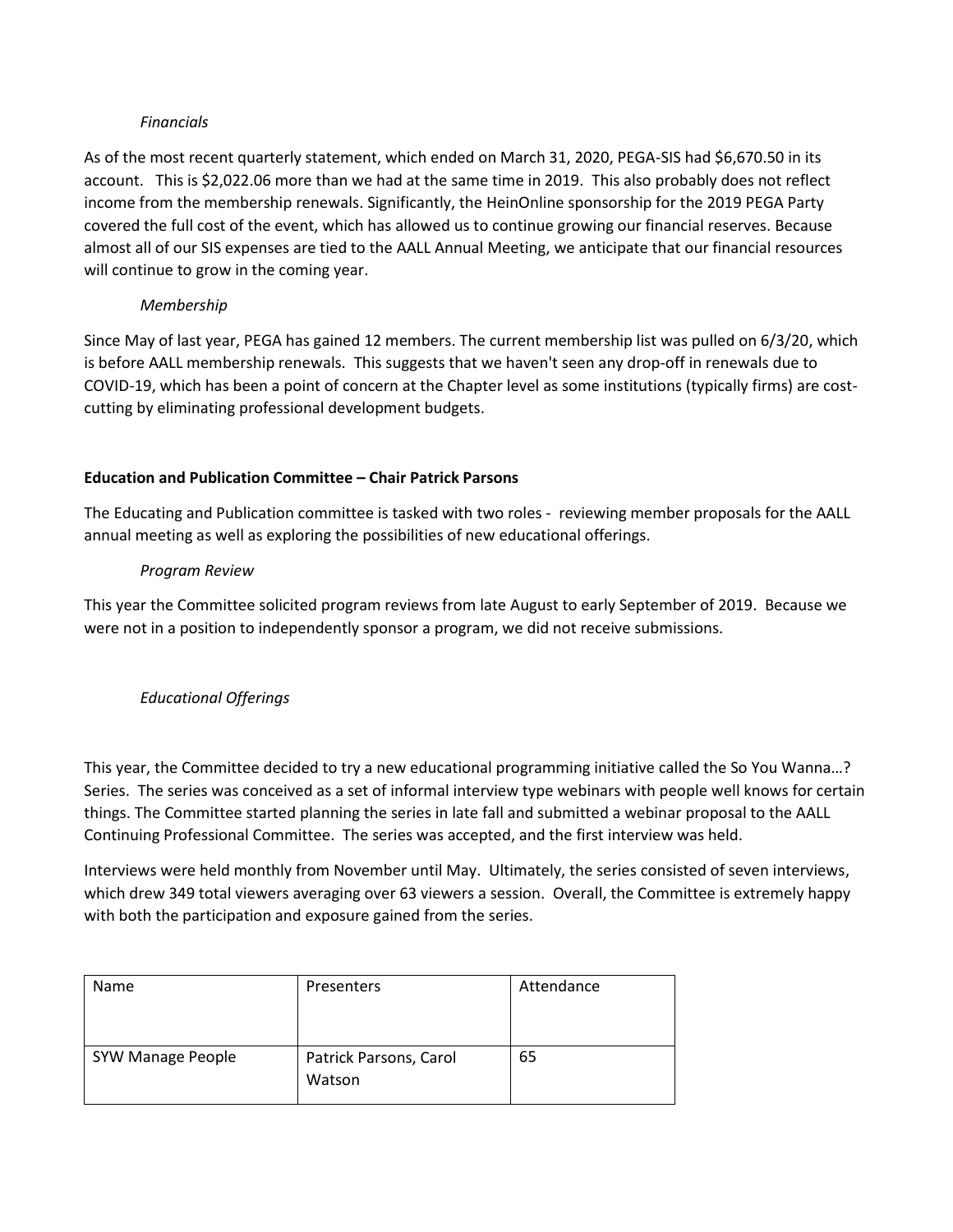| <b>SYW Pace Yourself</b>                | Savanna Nolan, Cattleya<br>Conception                          | 32          |
|-----------------------------------------|----------------------------------------------------------------|-------------|
| SYW Change Library Types                | CJ Pippin, Michelle Dewey,<br>Andrea Alexander                 | 45          |
| SYW Be A Law Techie                     | CJ Pippin, Andre Davison,<br>Kenton Brice, Jenny<br>Wondracek, | 90          |
| <b>SYW Publish Something</b>            | Patrick Parsons, Mike<br>Chiorazzi, Kris Niedringhaus          | 45          |
| SYW Work<br>Intergenerationally         | Patrick Parsons, Shira<br>Megerman, Ron Wheeler                | 56          |
| <b>SYW Learn Cultural</b><br>Competence | Savanna Nolan, Shamika<br>Dalton, Michelle Viligran            | 113         |
| Overall                                 | Total                                                          | 349         |
|                                         | Average                                                        | 63.71428571 |

## *Future Planning*

The Committee would like to continue to perform all of its assigned functions. With the increase of membership and lack of spending for 2019/2020, the Committee feels it might be time to explore independently sponsoring an AALL Conference program, particularly for first-time or early career presenters or topics specific to professional development.

The Committee would also like to continue the SYW series. Possible changes for next year may include a 15 minute time increase and redistribution of programs across more of the fall.

#### **Beer and Edits Committee – Co-Chairs, Sabrina Davis and Megan Austin**

The Committee continues its efforts to match writers and reviewers. The year's efforts included the following:

- October 2019 The Committee initiated a small round of scholarly matching for a writer who was seeking editing; a reader/editor was found.
- November 2019: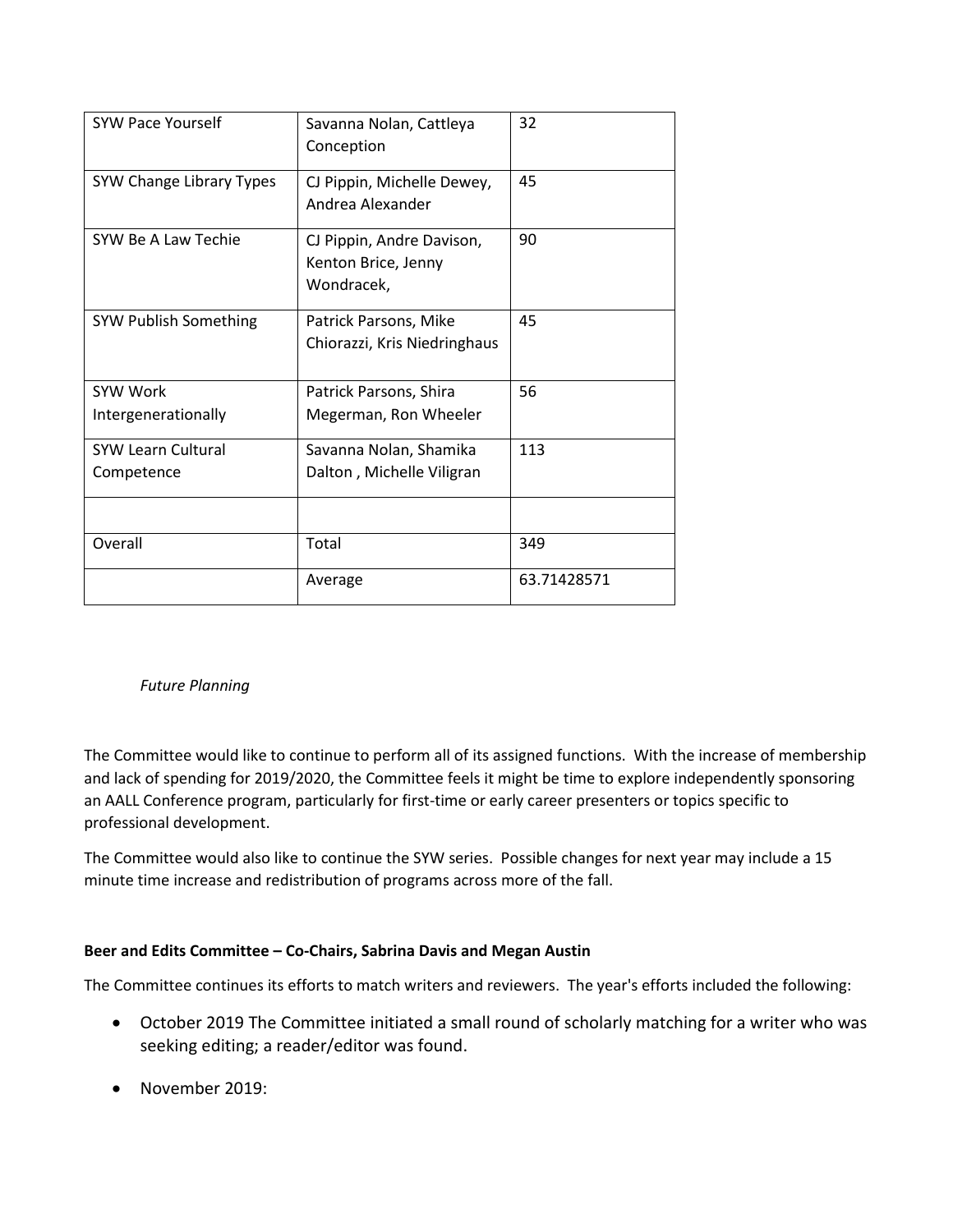- $\triangleright$  The Committee created a B&E Gmail account [\(beeredits.pega@gmail.com\)](mailto:beeredits.pega@gmail.com) to host interest polls and other committee information. They also modified the B&E Interest Form and initiated a more comprehensive round of scholarly matching within PEGA-SIS, which produced 14 responses. Eight responders were looking for feedback on their respective writings, and all 14 volunteered to be readers. All writers were matched with at least one reader.
- $\triangleright$  The Committee also contacted the PEGA-SIS Outreach & Communications Committee about publicizing the interest form on social media, which they did as well as addressed needing a B&E recurring column for the PEGA-SIS Newsletter.
- January 2020: The Committee circulated the B&E Interest Form to AALL as a whole through the Members Open Forum on My Communities but did not receive any additional responses.
- March 2020: The Committee submitted a B&E column for the PEGA-SIS Newsletter, which was published March 30, 2020.
- April 2020: The Committee began discussing a virtual B&E event instead of our canceled inperson scholarly matching event at the AALL Annual Meeting. Our idea is for a Zoom meeting, breaking out partners into groups. We will need to do a call for papers and readers beforehand to judge interest. We discussed waiting to see how many people are interested, then trying to coordinate the Zoom conference based on people's availability.
- June 2020:
	- $\triangleright$  The Committee sent out a 2020-2021 B&E Interest Form on June 10, to match writers and readers. This form included questions regarding interest in a virtual B&E event for this summer. The Co-Chairs are scheduled to participate in a conference call on June 17 with the Joint Research Committee, to discuss having a virtual event this summer.

## **Outreach and publication Committee – Chair Eve Ross**

The Committee continued their excellent work in promoting both the SIS and SIS events. These efforts included re-invigorating the PEGA-SIS Social Media Presence as well as re-starting the newsletter. The Committee decided to subscribe to the SMORE newsletter service while exploring online future newsletter options.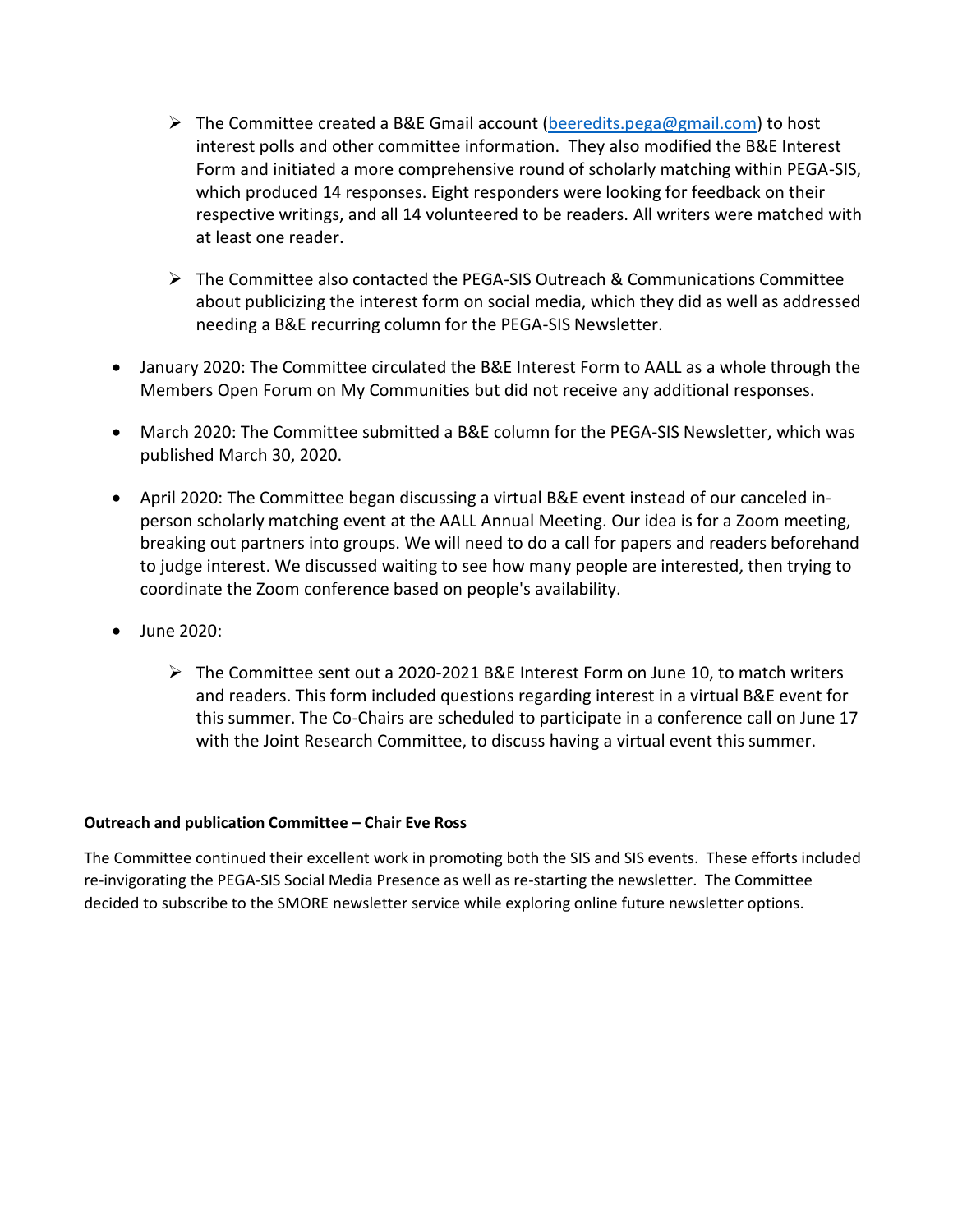# *Outreach Highlights*

# [Facebook](https://nam03.safelinks.protection.outlook.com/?url=http%3A%2F%2Fwww.facebook.com%2Faallpegasis&data=02%7C01%7Cpparsons%40gsu.edu%7C29cd1db9bad94759d69308d80bed3885%7C515ad73d8d5e4169895c9789dc742a70%7C0%7C0%7C637272460786343551&sdata=2bNyQnTwwCy6ZLLvAE%2FSRlOL0PhNPigzFCeOxvtqoLI%3D&reserved=0) – Top Five Posts

| <b>Published</b> | Post                                               | Reach | <b>Post Clicks</b><br>Reactions/comments/shares |
|------------------|----------------------------------------------------|-------|-------------------------------------------------|
| 11/08/2019       | Thanks to Patrick Parsons and Carol Watson for "So | 315   | 37                                              |
| 12:13 pm         | You Wanna Manage People"                           |       | 40                                              |
| 02/03/2020       | So You Wanna Be a Law Techie? C.J. Pippins         | 224   | 5                                               |
| $2:54$ pm        | moderates a conversation                           |       | 10                                              |
| 03/04/2020       | "So You Wanna Publish Something?" will be          | 192   | 9                                               |
| 12:54 pm         | happening on March 11 at 12:00 pm EST.             |       | 10                                              |
| 11/12/2019       | Need a reader of your scholarly work in progress?  | 131   | 3                                               |
| $1:47$ pm        | $\sim$ $\sim$                                      |       | 11                                              |
| 12/02/2019       | "So You Wanna Pace Yourself?" a 30-minute online   | 126   | 7                                               |
| $11:28$ am       | video conversation, free for all AALL              |       | 9                                               |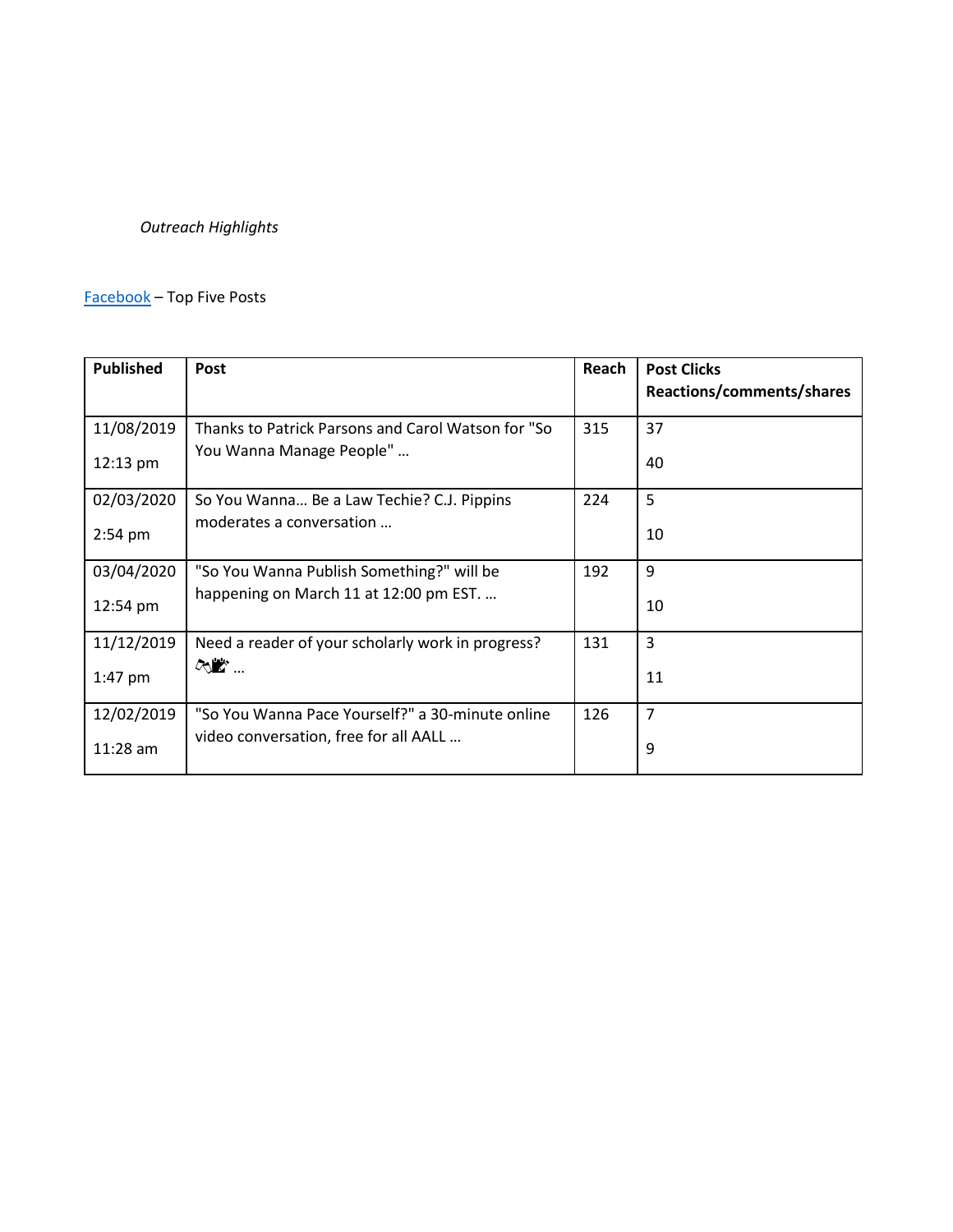#### [Twitter](https://nam03.safelinks.protection.outlook.com/?url=https%3A%2F%2Ftwitter.com%2Faallpegasis&data=02%7C01%7Cpparsons%40gsu.edu%7C29cd1db9bad94759d69308d80bed3885%7C515ad73d8d5e4169895c9789dc742a70%7C0%7C0%7C637272460786353551&sdata=agtHxWdJwIgNTCgDJitbaVgGRGADoFj92WLwDYw1N6I%3D&reserved=0) – Top Two Tweets



Posts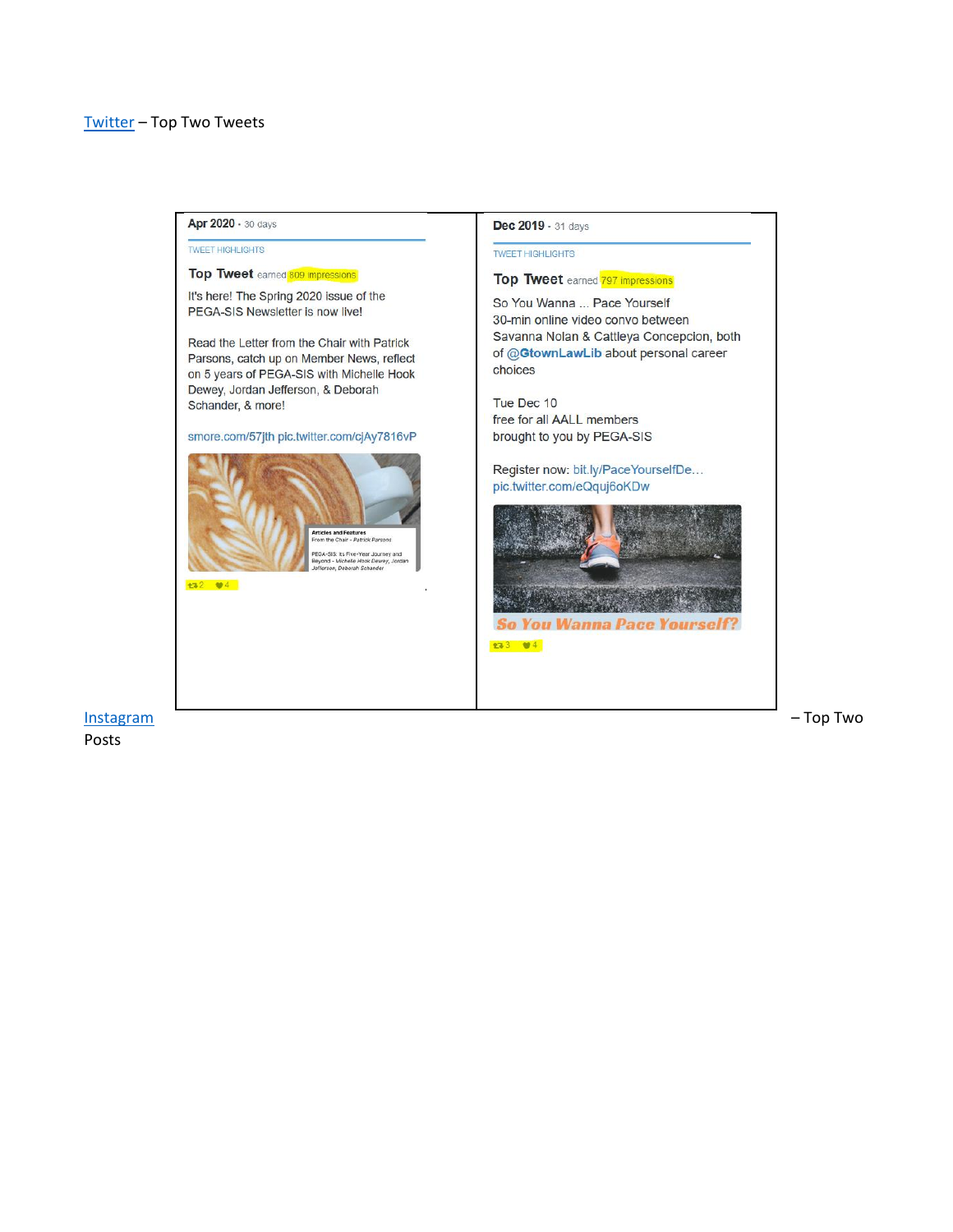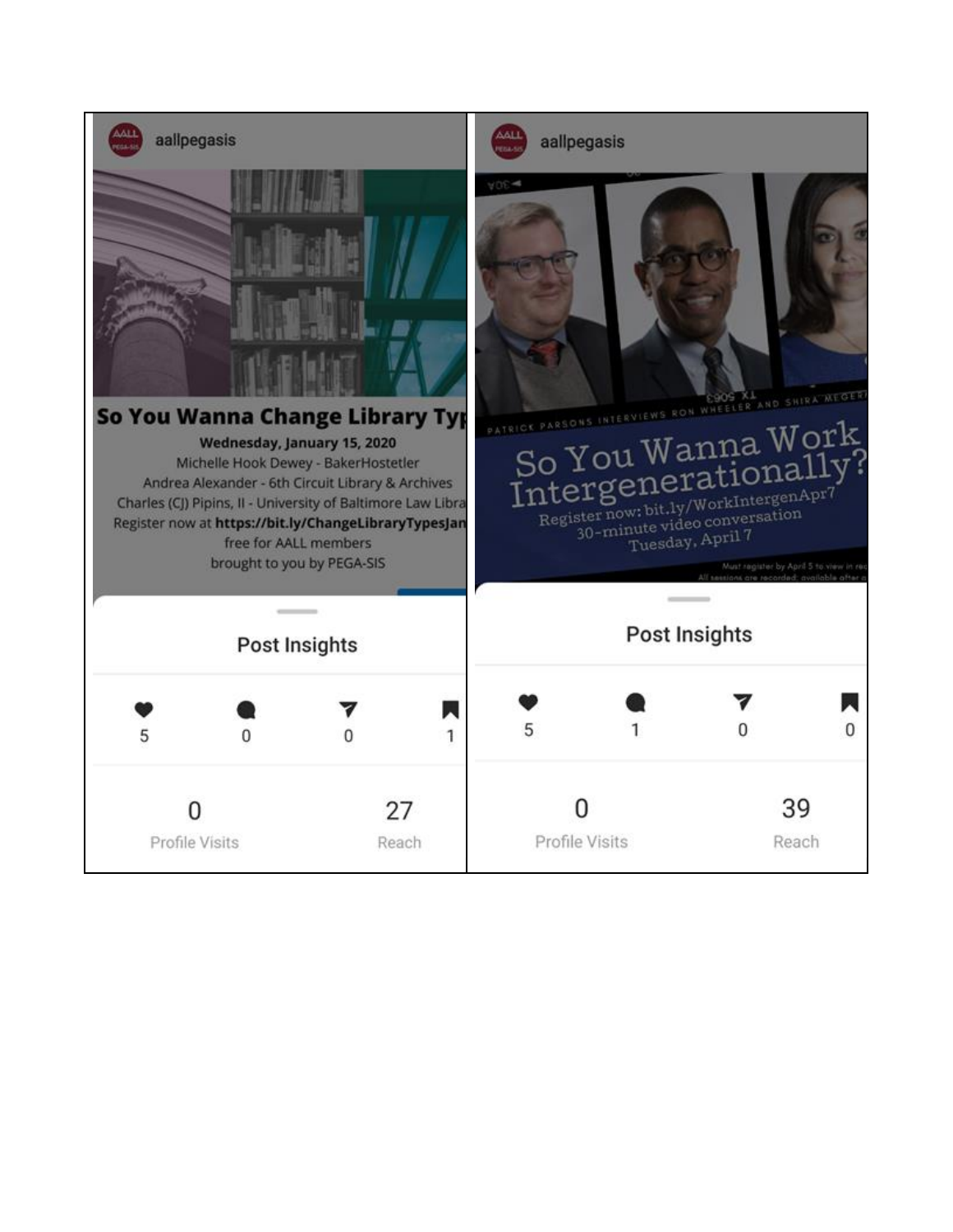bit.ly complete statistics

| <b>Link created</b> | Link                                      | Clicks as of 6/2/20 |
|---------------------|-------------------------------------------|---------------------|
| Dec 10, 2019        | bit.ly/ManagePeopleNov6Recording          | 1,892               |
| Jan 31, 2020        | bit.ly/BeALawTechieFeb13                  | 809                 |
| Apr 20, 2020        | bit.ly/CulturalCompetenceMay14            | 710                 |
| Dec 10, 2019        | bit.ly/ChangeLibraryTypesJan15            | 629                 |
| Dec 11, 2019        | bit.ly/PaceYourselfDec10Recording         | 601                 |
| Feb 25, 2020        | bit.ly/PublishSomethingMar11              | 519                 |
| Feb 14, 2020        | bit.ly/LawTechieFeb13Recording            | 167                 |
| Dec 10, 2019        | bit.ly/AALLWebinarRecordings              | 161                 |
| Apr 14, 2020        | bit.ly/WorkInterGenApr7Recording          | 92                  |
| Mar 23, 2020        | bit.ly/PublishSomethingMar11Recording     | 88                  |
| Nov 30, 2019        | bit.ly/PaceYourselfDec10                  | 72                  |
| Nov 12, 2019        | bit.ly/PEGABeerEdits2019-20               | 20                  |
| May 15, 2020        | bit.ly/CulturalCompetenceMay14Recording   | 12                  |
| Nov 14, 2019        | bit.ly/WorkplaceCommunication5Topics5Days | 11                  |
| Mar 23, 2020        | bit.ly/WorkIntergenApr7                   | $\overline{7}$      |

linktr.ee complete statistics

Lifetime Analytics: • Views: 37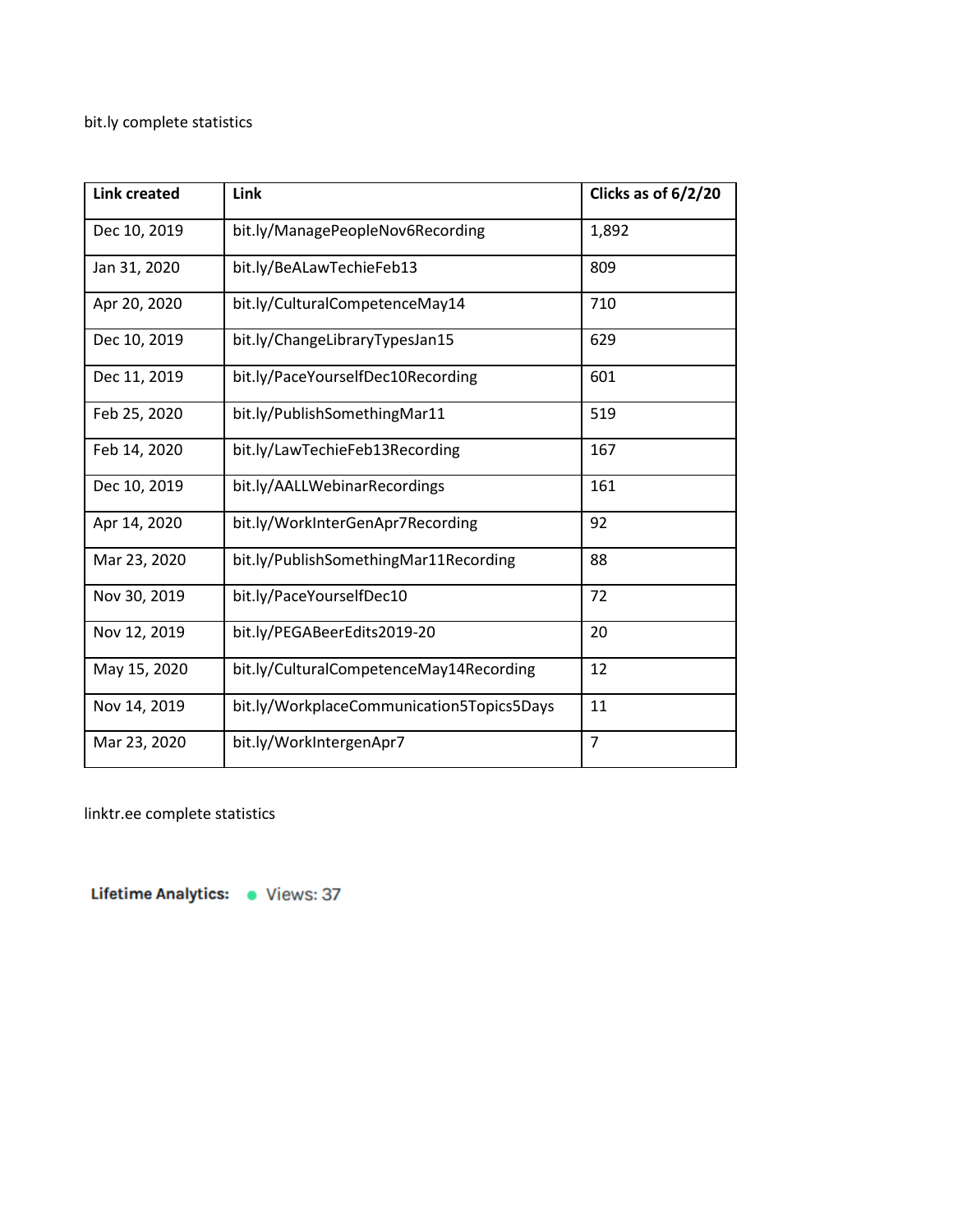

## **Publications**

smore



Submissions for the Summer 2020 newsletter are/were due June 15 to [sabrina.davis@nortonrosefulbright.com,](mailto:sabrina.davis@nortonrosefulbright.com) and the summer newsletter is expected to be published June 30.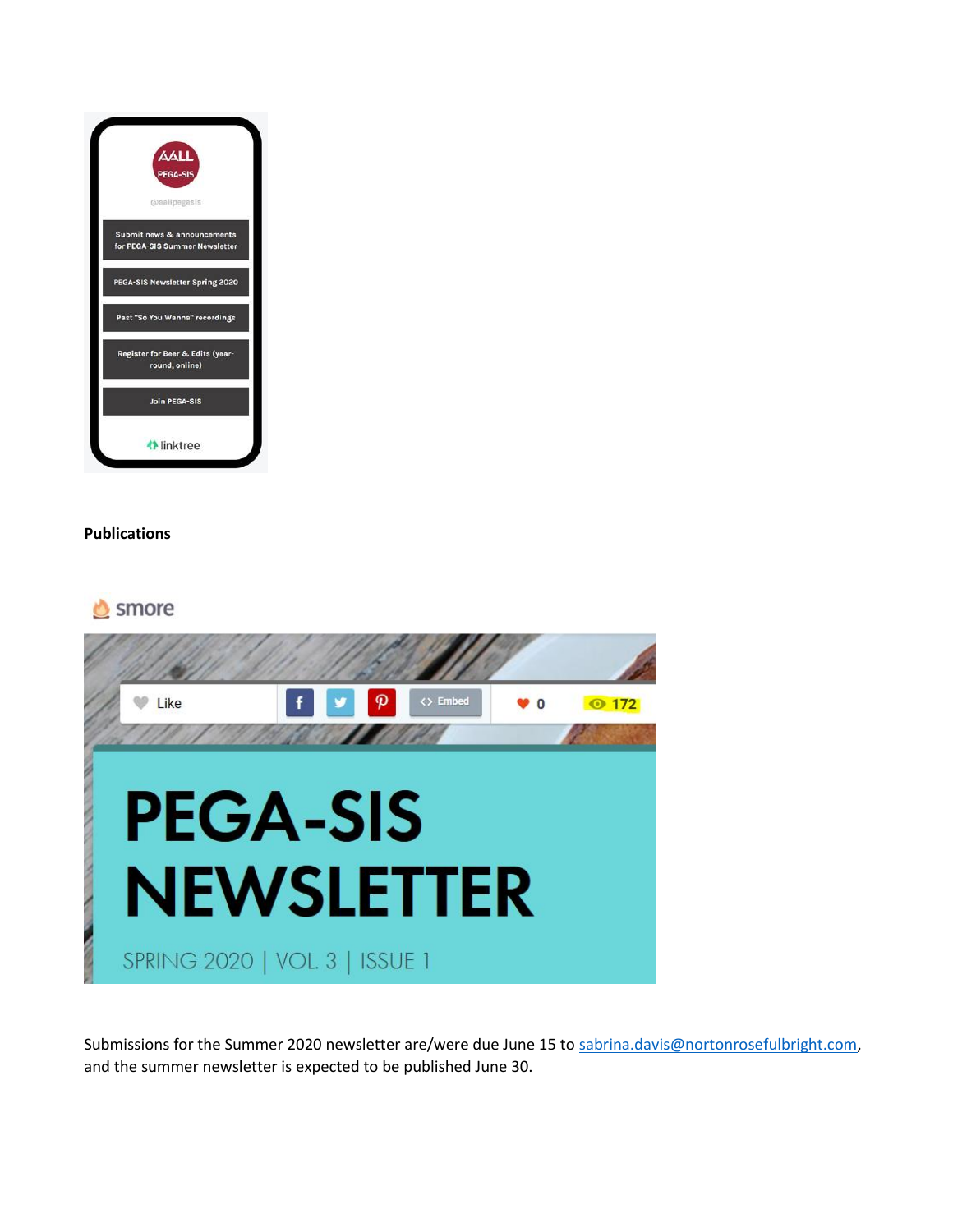#### *Future Planning*

The Committee has contributed its workflow to the PEGA-SIS Handbook. As part of that workflow, there are two items we would like to ask the board to consider for 2020-21:

a. Consider paying either for Smore (to permit per-article permalinks) or for WordPress (to get rid of ads) or look for another publication solution for per-article permalinks without ads.

b. Consider updates to [https://www.aallnet.org/pegasis/](https://nam03.safelinks.protection.outlook.com/?url=https%3A%2F%2Fwww.aallnet.org%2Fpegasis%2F&data=02%7C01%7Cpparsons%40gsu.edu%7C29cd1db9bad94759d69308d80bed3885%7C515ad73d8d5e4169895c9789dc742a70%7C0%7C0%7C637272460786363551&sdata=45KboozhgQHM%2Bxlc6SoguDGCV3cwqjJeGtU%2FLP86oJg%3D&reserved=0)

## **Social Committee Report – Chair Eliza Fink**

After conversations with members of ALL-NEW, it was decided that the PEGA Party would be co-sponsored by the two organizations, and ALL-NEW liaison Bret Chistensen was added to the group. The five members completed substantial plans towards finding an acceptable venue for the Party in January and February until COVID-19 halted the planning process.

However, instead of our regular party, the Committee planned a virtual Happy Hour on July 9 at 8:30 pm which attracted 22 total teams. A live trivia game was announced over YouTube live, and members were encouraged to join in small groups, playing along via a Google Form for the submission of answers. Prizes of \$100 Amazon gift card for first place, \$50 for second and \$25 for third, divided among the members of each team. While the Committee has no way of knowing actual participation because answers were collected on behalf of entire teams, they can estimate that the maximum team size of 6 x 22 total teams means that the event attracted upwards of 120 total participants. This would be considered a resounding success, even if the Committee had the entire year to plan. With a quick one-month turnaround, the event and results were rather remarkable.

## **Nominations Committee – Co-Chairs Michelle Hook Dewey, Shira Megerman**

This year, the Committee was successfully able to recruit two candidates for both open board positions (Vice-President/President-Elect and Secretary/Treasurer.) This was the first year that PEGA used the AALL online election system. The process worked well and should be used for future elections. The Committee also documented the elections procedures in the PEGA Handbook.

## **Passing of the Gavel to the new chair – Candle Wester**

The 2019 -2020 board as installed:

- *Candle Wester*, Chair;
- *Patrick Parsons*, Immediate Past Chair;
- *Cas Laskowski*, Vice Chair;
- *Kelly Leong*, Secretary/Treasurer;
- *Savanna Nolan*, Member at Large.